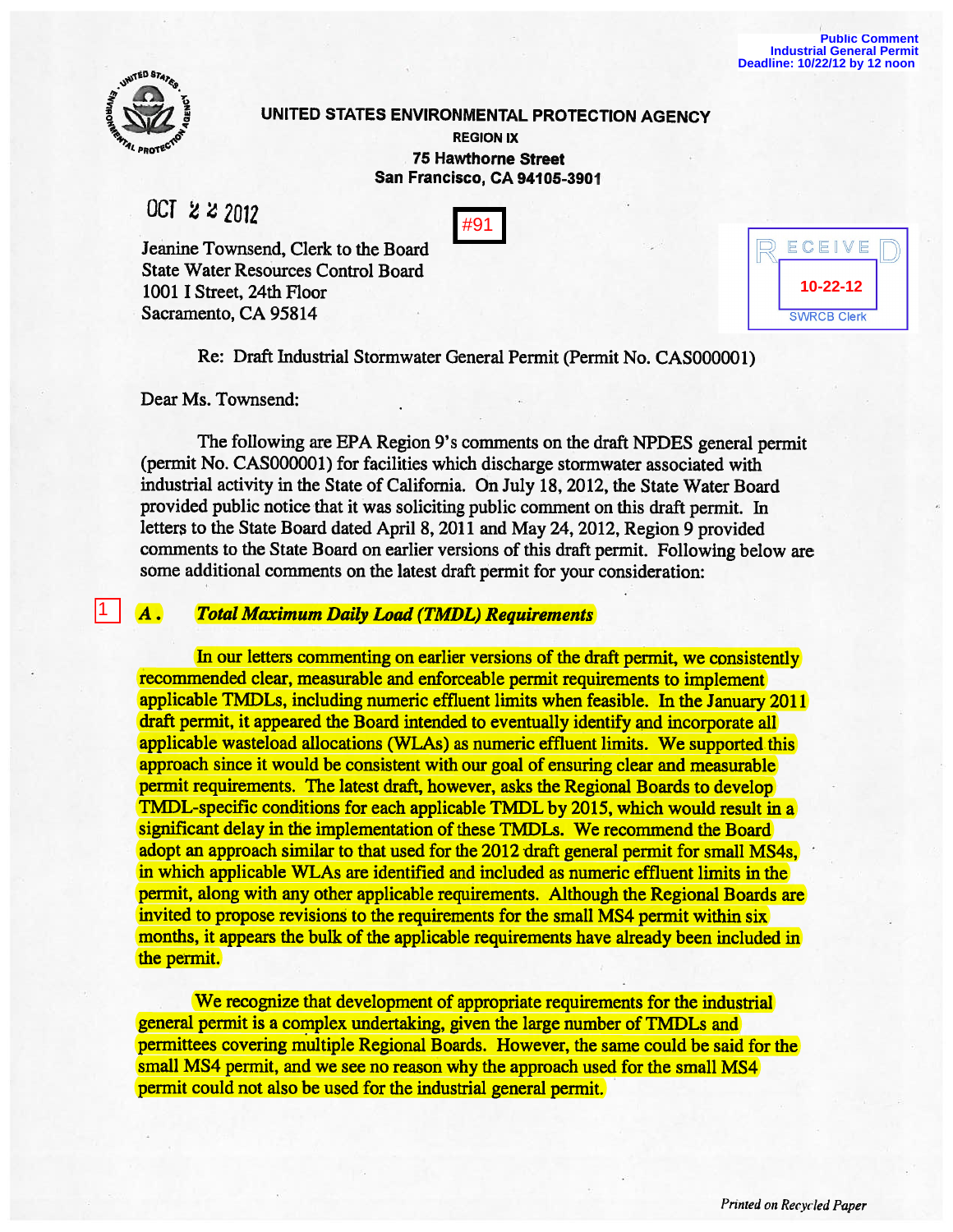### **B.** Effluent Guidelines for Airports 2

On May 16, 2012 (77 FR 29168), EPA promulgated fmal effluent limitations guidelines (ELGs) for airport deicing operations (40 CFR Part 449). These ELGs need to be incorporated into the State's final general permit. The latest draft permit in Attachment E includes the August 2009 proposed ELGs, which need to be replaced by the final ELGs of May 2012.

-2-

# C. Oil and Gas Construction Activity

l3 |

We recommend that the Board clarify its permit expectations for construction activity at oil and gas exploration, production, processing, treatment and transmission facilities. The 2005 Energy Policy Act amended section 502 of the CWA to include construction as a routine activity at these oil and gas facilities needing permit coverage only in accordance with Clean Water Act (CWA) section 402(1)(2). The Board's response to comments for the 2011 proposed industrial permit indicates that construction at these sites would be permitted (when needed) under the Board's 2009 construction general permit. Finding 22 from the 2009 construction general permit also suggests (but it's not entirely clear) that construction at oil and gas sites is intended to be covered by the construction general permit. To further clarify this matter, we recommend Section B of the Findings for the 2012 industrial permit clarify that to the extent construction at an oil and gas site needs permit coverage, the discharger would need to seek coverage under the construction general permit.

### D. Other Permit Comments

We are pleased to see the recommendations in our previous letters for clarifications and other edits have largely been incorporated into the latest draft permit. Following below are some additional comments on the latest draft for your consideration:

### Section XI.E.1.b – it appears category 491 should be category 419. 4

- Section XII.A.1.a this section includes a footnote that refers to an undated EPA guidance manual for monitoring and reporting which we presume is the 1999 version which is referred to on page 10 of the fact sheet. We suggest you refer to the more recent 2009 version of this guide available at http://cfpub.epa.gov/npdes/stormwater/msgp.cfm. 15 I
- Section XII.E.3.b it appears the Board intended to require all the listed elements of the Demonstration Technical Report. As such, the "and" at the end of section XII.E.3.b should be placed at the end of section XII.E.3.g. 6
	- E. Fact Sheet Comments